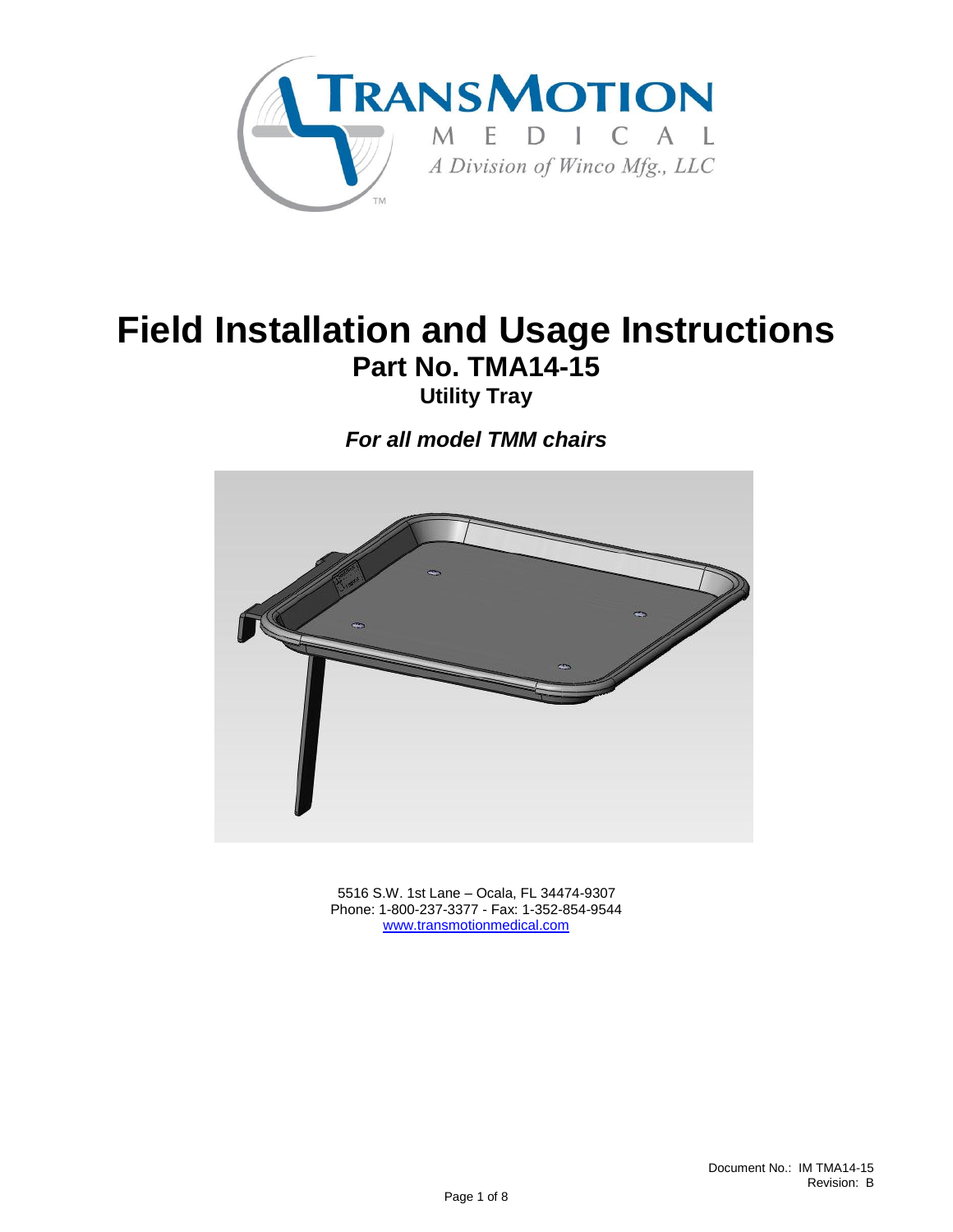## **TABLE OF CONTENTS**

| INSTALLING THE UTILITY TRAY (ALL BUT TMM3 SERIES CHAIRS) 5 |
|------------------------------------------------------------|
|                                                            |
|                                                            |
|                                                            |
|                                                            |
|                                                            |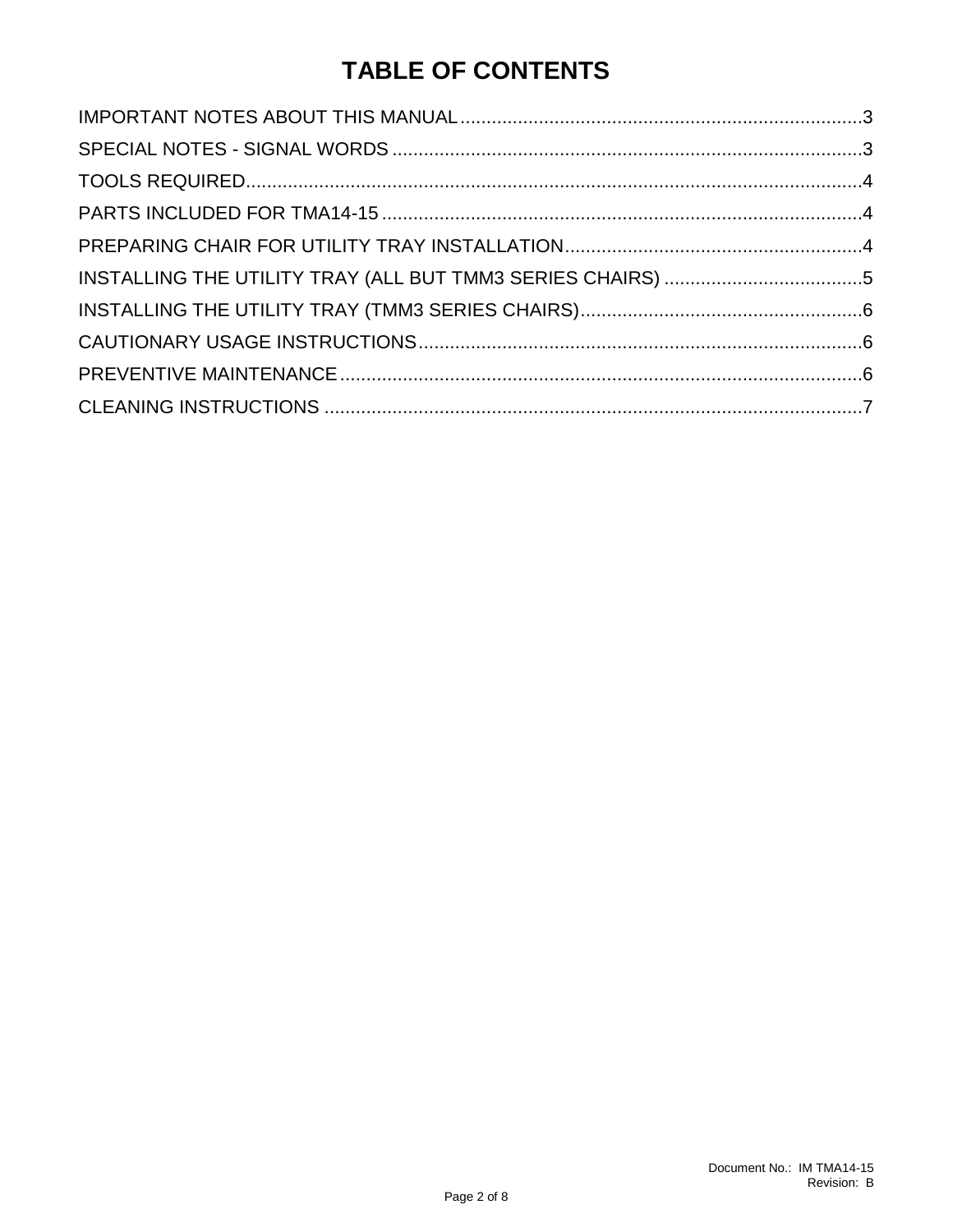## <span id="page-2-0"></span>**IMPORTANT NOTES ABOUT THIS MANUAL**

This Field Installation and Usage Instruction manual is intended to assist you with installation of your TransMotion Medical Product. Carefully read this manual before using the equipment or doing service / maintenance on it. If you are unable to understand the WARNINGS, CAUTIONS, and instructions, contact TransMotion Medical Customer Service before attempting to operate or service the equipment. Otherwise, personal injury or property damage may result.

To ensure safe operation of this device, it is essential that methods and procedures be established for educating and training staff on the safe and effective operation of the product.

TransMotion Medical reserves the right to change specifications without notice.

The information contained in this document is subject to change without notice.

Specifications listed are nominal, and operation may vary slightly from unit to unit due to tolerance variations.

Figures contained within this document may not depict exactly the model you have. This document may cover many closely related models.

## <span id="page-2-1"></span>**SPECIAL NOTES - SIGNAL WORDS**

Signal words are used in this manual and apply to hazards which could result in injury or property damage. The following is a definition of those signal words as used in this document:

#### **A DANGER**

Indicates an imminently hazardous situation which, if not avoided, will result in death or serious injury.

#### **AWARNING**

Indicates a potentially hazardous situation which, if not avoided, could result in death or serious injury.

#### **ACAUTION**

Indicates a potentially hazardous situation which, if not avoided, may result in minor or moderate injury. It may also be used to alert against unsafe practices or potential property damage hazards.

# **NOTICE**

Provides important information, makes special instructions clearer, or provides service personnel information to make maintenance easier.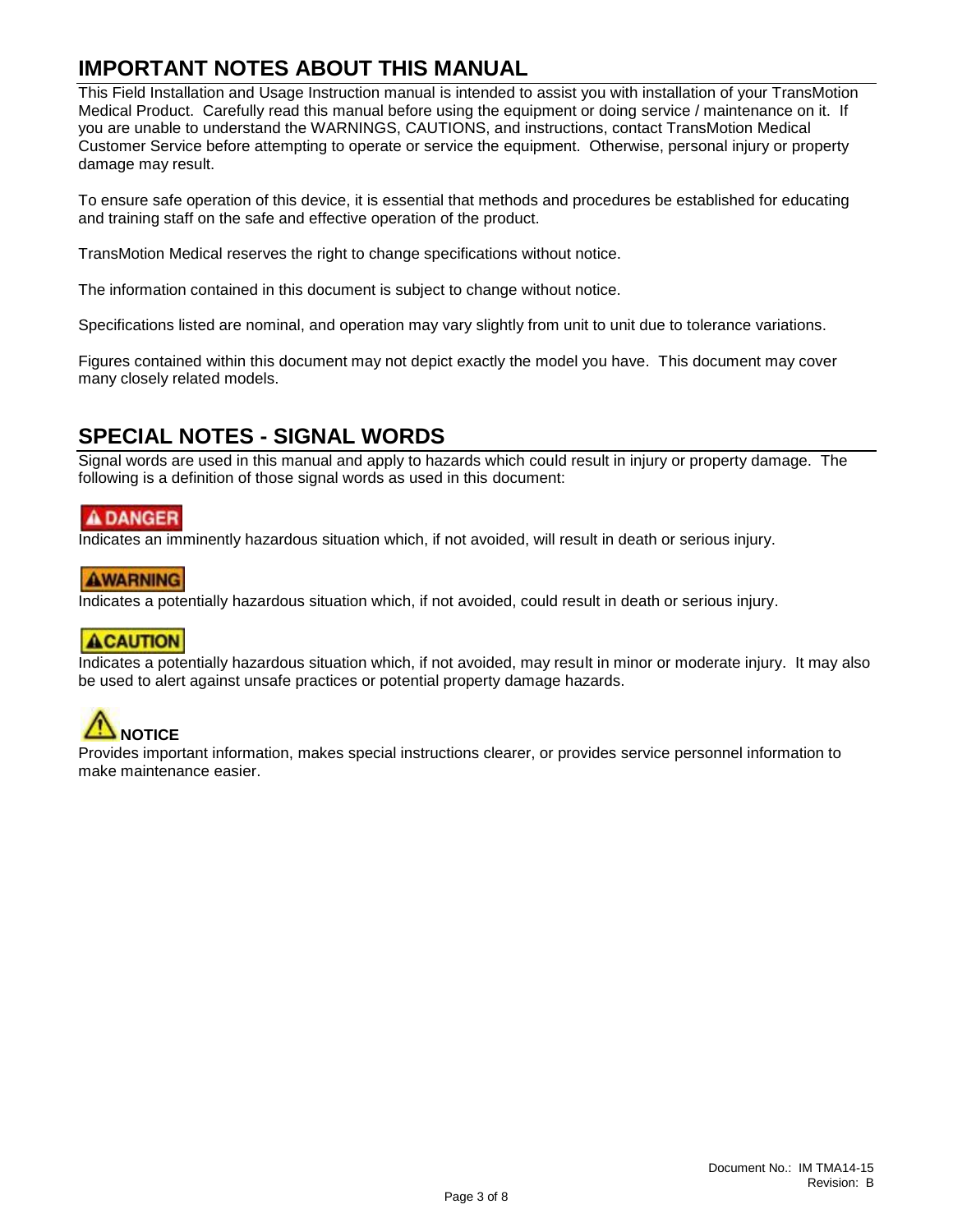## <span id="page-3-0"></span>**TOOLS REQUIRED**

Tools are not required to install Utility Tray.

## <span id="page-3-1"></span>**PARTS INCLUDED FOR TMA14-15**

Utility Tray is shipped as shown and does not require added assembly.

If any features seem damaged due to shipping, contact TMM Service Department toll-free at 1-800- 237-3377.



## <span id="page-3-2"></span>**PREPARING CHAIR FOR UTILITY TRAY INSTALLATION**



 The Utility Tray may be mounted on either left or right side of the chair depending on the application.

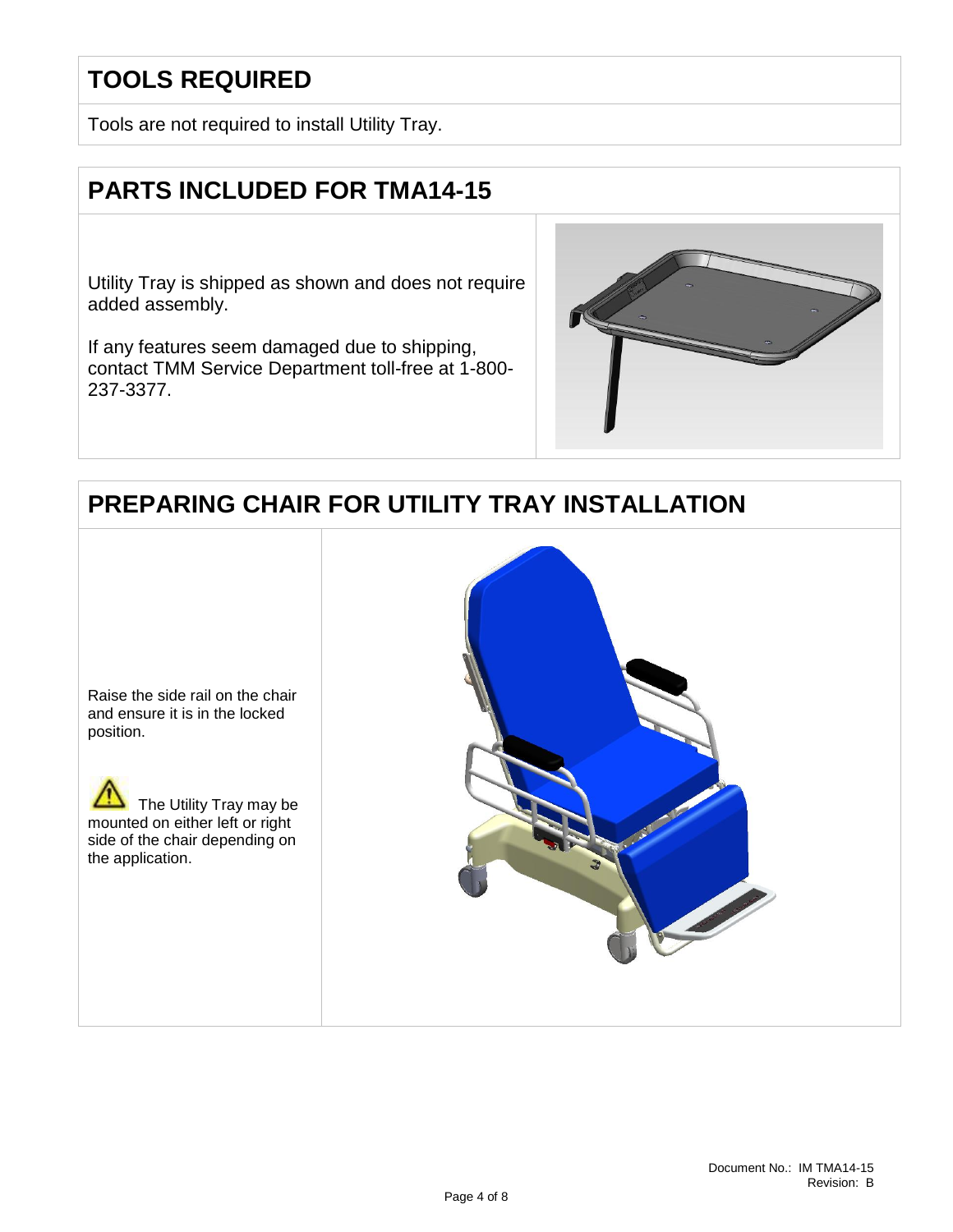## <span id="page-4-0"></span>**INSTALLING THE UTILITY TRAY (ALL BUT TMM3 SERIES CHAIRS)**

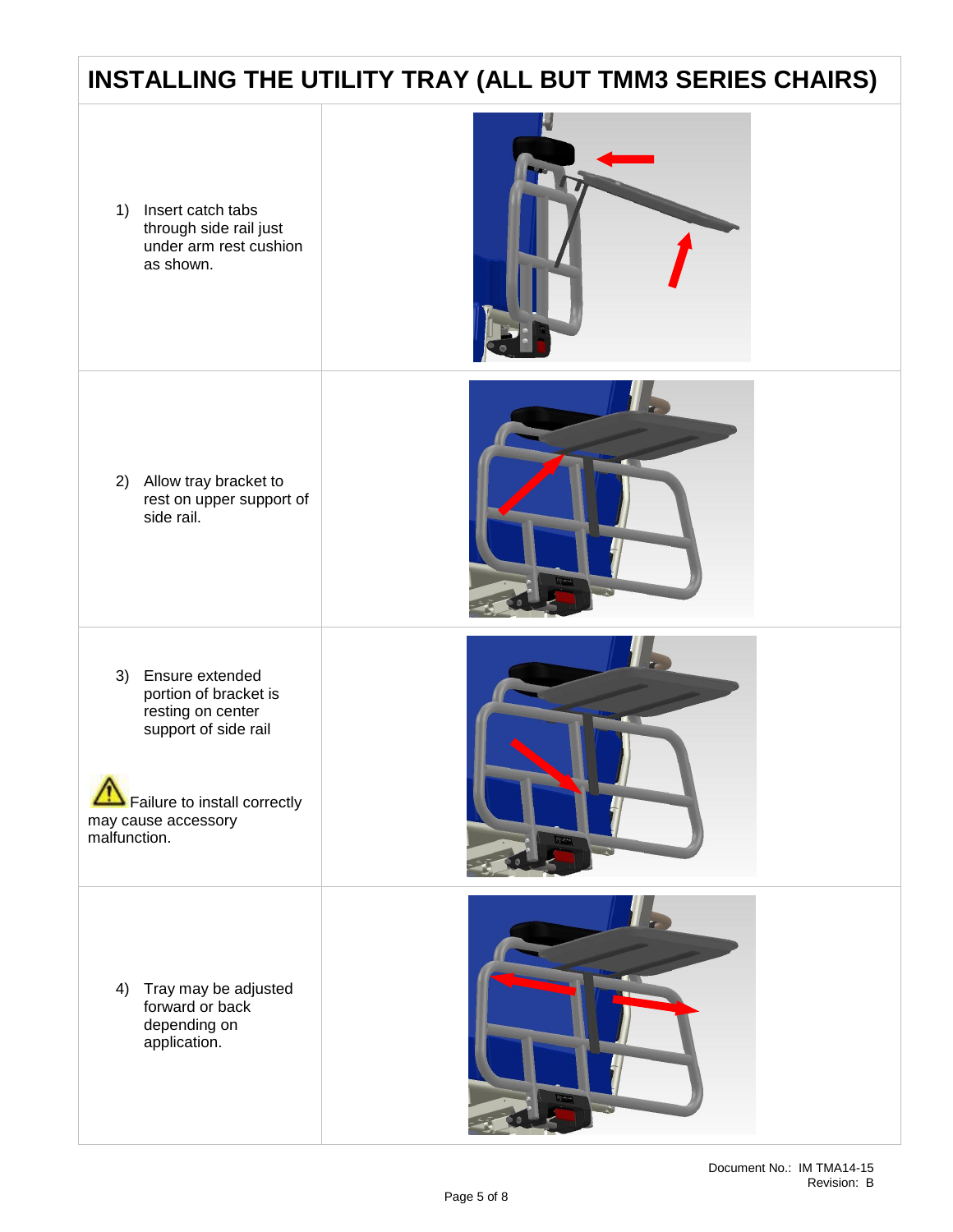## <span id="page-5-0"></span>**INSTALLING THE UTILITY TRAY (TMM3 SERIES CHAIRS)**

On TMM3 Series Chairs, the Utility Tray will seat on the center support bar in the rail as shown.



## <span id="page-5-1"></span>**CAUTIONARY USAGE INSTRUCTIONS**

When using this accessory, please follow these cautionary usage instructions:

#### **TO PREVENT PERSONAL INJURY TO MEDICAL PERSONNEL AND / OR PATIENT, ENSURE UTILITY TRAY IS PROPERLY INSTALLED AND SECURELY ENGAGED PRIOR TO TRANSPORTING PATIENT / CHAIR, AND PRIOR TO USE OF TRAY.**

#### **ACAUTION UTILITY TRAY DOES NOT "LOCK" IN POSITION AND IS ONLY HELD IN PLACE BY GRAVITY.**

#### <span id="page-5-2"></span>**PREVENTIVE MAINTENANCE**

To ensure proper operation, this accessory should be inspected and maintained as described below.

| <b>COMPONENT</b> | <b>FREQUENCY</b>   | <b>PROCEDURE</b>                                              | <b>TOOL</b> | <b>COMMENT</b>                       |
|------------------|--------------------|---------------------------------------------------------------|-------------|--------------------------------------|
| Utility Tray     | Every three months | Inspect for bent.<br>cracked or broken<br>components on tray. | ۰           | Replace Utility Tray<br>as required. |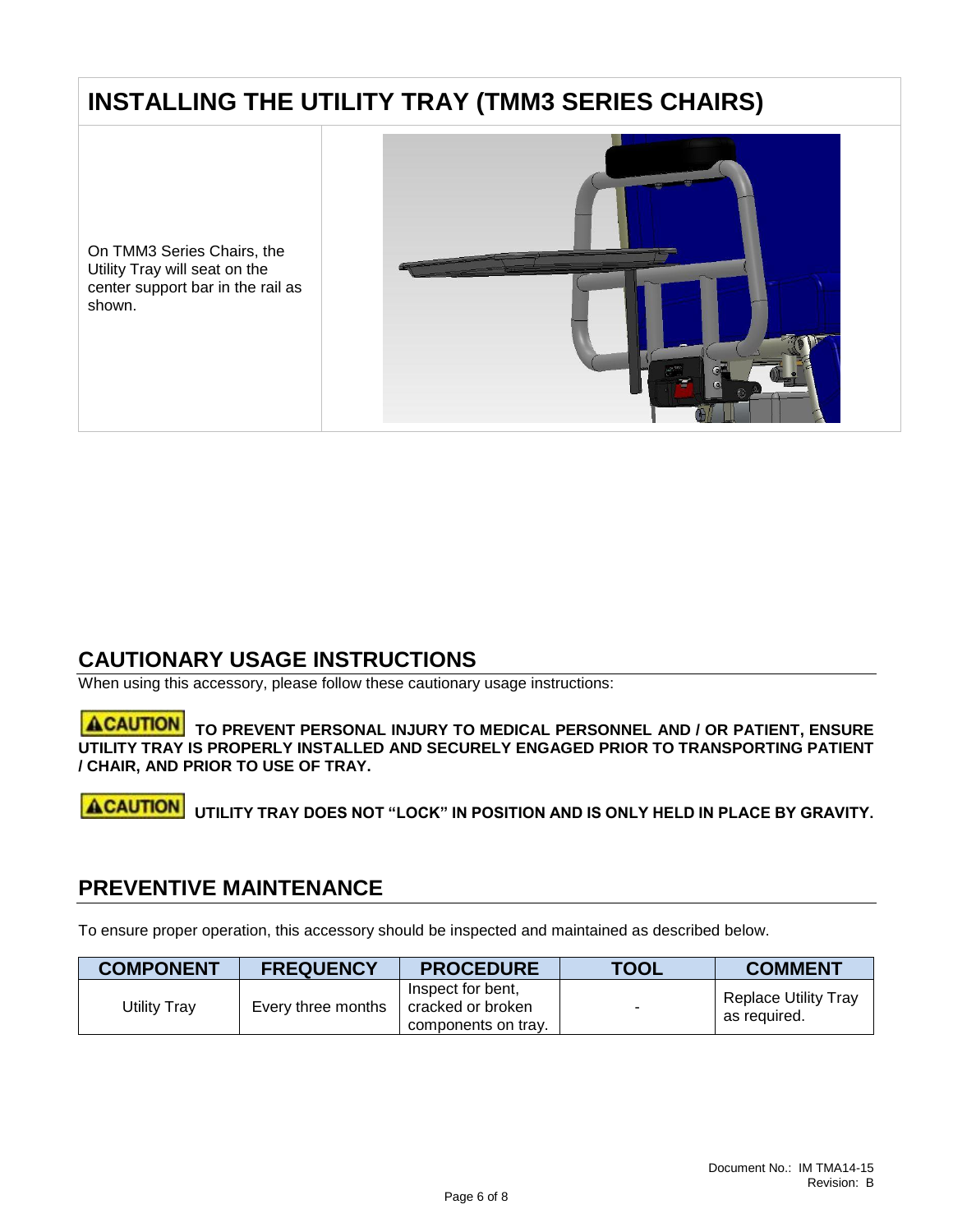# **ACAUTION** STEAM AND/OR PRESSURE CLEANING CHAIR WILL VOID WARRANTY

| <b>COMPONENT</b>                                 | <b>FREQUENCY</b>                                       | <b>PROCEDURE</b>                                   | <b>CLEANING</b><br>∗<br><b>AGENT</b>                         | <b>COMMENT</b>                                        |  |
|--------------------------------------------------|--------------------------------------------------------|----------------------------------------------------|--------------------------------------------------------------|-------------------------------------------------------|--|
| All Rails and Painted<br>Metal                   | As required/in<br>accordance with<br>facility policies | Wipe with damp<br>cloth and allow to<br>air dry    | Facility approved<br>detergents,<br>disinfectants &<br>water | Check for chipped<br>paint/chrome                     |  |
| <b>Base Cover</b>                                | As required/in<br>accordance with<br>facility policies | Wipe with damp<br>cloth and allow to<br>air dry    | Facility approved<br>detergents,<br>disinfectants &<br>water | Check for peeling or<br>missing labels                |  |
| Actuators and<br><b>Battery Pack</b>             | As required/in<br>accordance with<br>facility policies | Wipe with damp<br>cloth and allow to<br>air dry    | Facility approved<br>detergents,<br>disinfectants &<br>water | Clean exterior<br>surfaces only with<br>minimal water |  |
| Pendants                                         | As required/in<br>accordance with<br>facility policies | Wipe with damp<br>cloth and allow to<br>air dry    | Facility approved<br>detergents,<br>disinfectants &<br>water | Clean exterior<br>surfaces only with<br>minimal water |  |
| All Other Surfaces                               | As required/in<br>accordance with<br>facility policies | Wipe with damp<br>cloth and allow to<br>air dry    | Facility approved<br>detergents,<br>disinfectants &<br>water | Check for damage                                      |  |
| <b>TransMotion</b><br><b>Medical Accessories</b> | As required/in<br>accordance with<br>facility policies | Wipe with damp<br>cloth and allow to<br>air dry    | Facility approved<br>detergents,<br>disinfectants &<br>water | Check for damage                                      |  |
| 3rd Party<br>Accessories                         | As required/in<br>accordance with<br>facility policies | Consult manual provided by accessory manufacturer. |                                                              |                                                       |  |

\* Use of Facility approved detergents and disinfectants must comply with the instructions provided by the manufacturer(s) of those products.